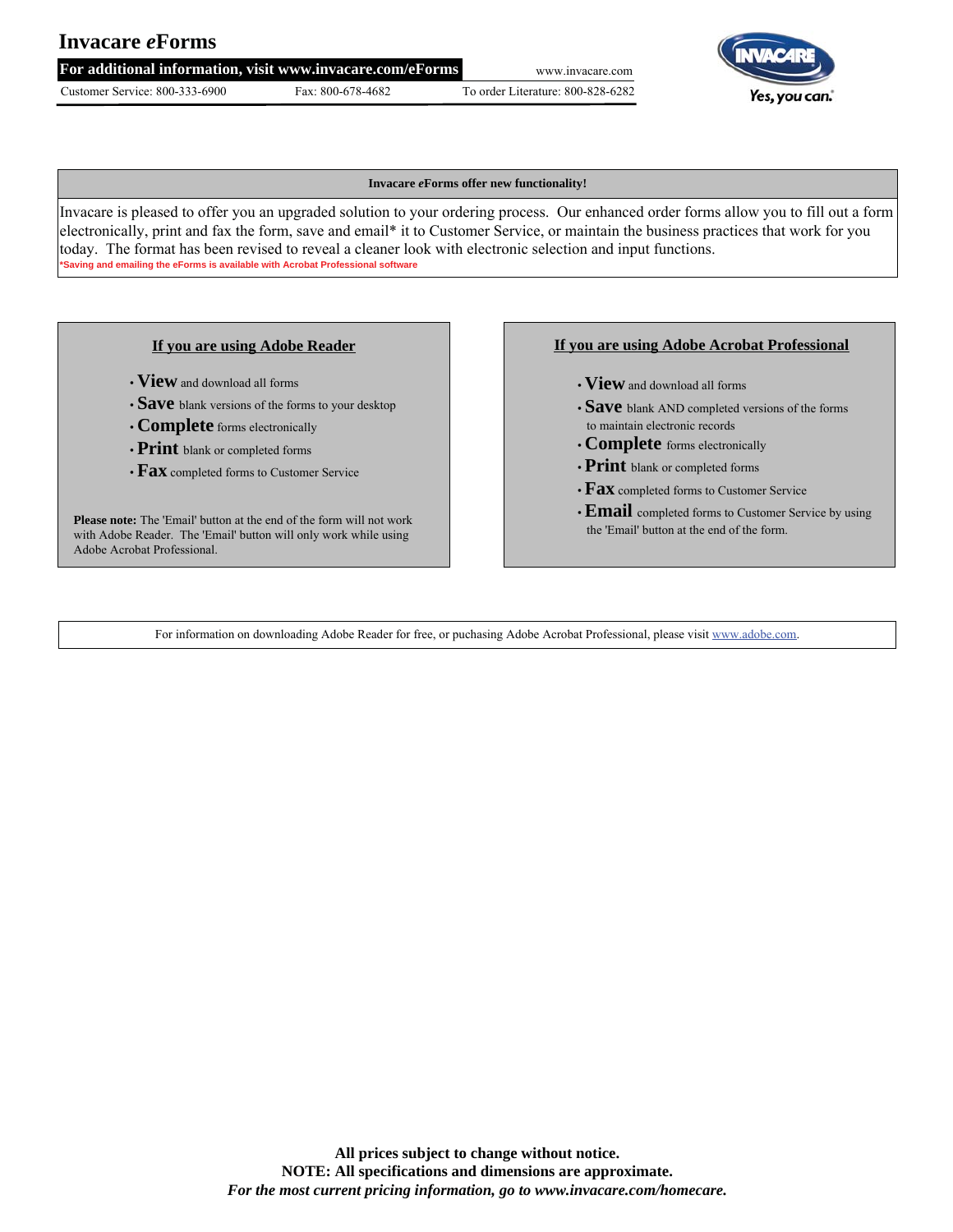|                                                      |             | Invacare® IVC™ 9000 SL SERIES                                                                                                                                      |                          |                                   |           |               |  |
|------------------------------------------------------|-------------|--------------------------------------------------------------------------------------------------------------------------------------------------------------------|--------------------------|-----------------------------------|-----------|---------------|--|
| <b>Price List and Order Form</b><br>www.invacare.com |             |                                                                                                                                                                    |                          |                                   |           |               |  |
| Customer Service: 800-333-6900                       |             | Fax: 800-678-4682                                                                                                                                                  |                          | To order literature: 800-828-6282 |           |               |  |
|                                                      |             |                                                                                                                                                                    | <b>TRANSACTION TYPE:</b> |                                   |           | Yes, you can. |  |
|                                                      |             | Order                                                                                                                                                              | Ouote                    |                                   |           |               |  |
| Date                                                 | Account $#$ |                                                                                                                                                                    |                          | $P.O.$ #                          |           |               |  |
| Company Name                                         |             |                                                                                                                                                                    |                          |                                   | Phone $#$ |               |  |
| Address                                              |             | City                                                                                                                                                               | State                    |                                   | Zip Code  | Country       |  |
| <b>Contact Name</b>                                  |             |                                                                                                                                                                    | Comments                 |                                   |           |               |  |
|                                                      |             | HCPCS codes are not intended to be, nor should be considered billing or legal advice. Providers are responsible for determining the appropriate billing codes when | <b>Special Note</b>      |                                   |           |               |  |
|                                                      |             |                                                                                                                                                                    |                          |                                   |           |               |  |

submitting claims to the Medicare Program and should consult an attorney or other advisor to discuss specific situations in further detail.

# **PRE-CONFIGURED STOCK WHEELCHAIRS**

#### **STOCK CHAIR**

| Quantity Model ID Description |                                                                  | Price |
|-------------------------------|------------------------------------------------------------------|-------|
|                               | 9SL/WD66/88/BH1517 9000SL 16" x 16" Adult,                       |       |
|                               |                                                                  |       |
|                               | 9SL/WD86/78/BH1517 9000SL 18" x 16" Adult,                       |       |
|                               |                                                                  |       |
|                               | 9SL/WD86/88/BH1517 9000SL 18" x 16" Adult,                       |       |
|                               |                                                                  |       |
|                               | 9SL/WD86/89/BH1517 9000SL 18" x 16" Adult,                       |       |
|                               |                                                                  |       |
|                               | 9SL/WD06/88/BH1517 (New Stock Chair) 9000SL                      |       |
|                               | 9153647874 20" x 16" Adult, Desk Arm, Bk Ht 15" - 17" \$1,130.71 |       |

## **STOCK FRONT RIGGING**

| Quantity Model ID | Description                                         | Price |       |
|-------------------|-----------------------------------------------------|-------|-------|
|                   | T93HAP Hemi Sw Footrests Aluminum                   |       |       |
| 9153637801        |                                                     |       | E0951 |
|                   | T93HCP Hemi Sw Footrests                            |       |       |
| 9153637786        | Composite Footplates with Heel Loops  \$99.13 E0951 |       |       |
|                   | T94HAP/U67 Hemi Sw Elevation Legrests               |       |       |
| 9153637804        |                                                     |       |       |
|                   | T94HCP/U67 Hemi Sw Elevation                        |       |       |
| 9153637788        | Legrests Composite Footplates  \$191.86 K0195       |       |       |
|                   | AHL4A/U67 Hemi Smart Leg                            |       |       |
| 9153619911        | Artic Legrests Aluminum Footplates  \$191.86 K0053  |       |       |
|                   | T94HEP Hemi Elev Leg                                |       |       |
| 9153637919        | Composite with Blk Non Rem Calf Pad  \$117.25 K0195 |       |       |
|                   | T93HEP Hemi Footrest                                |       |       |
| 9153637918        | without Loop Composite Footplate  \$669.28          |       |       |

#### **STOCK OPTIONS**

| Quantity Model ID Description |                                                                                                                  | Price |       |
|-------------------------------|------------------------------------------------------------------------------------------------------------------|-------|-------|
|                               | 9153632671 1497 Oxygen Holder Pkg Assembly  \$161.72 E2208                                                       |       |       |
|                               | 9153632659 1496 IV / Oxygen Holder Pkg Assembly  \$169.22 <sub>K0108</sub>                                       |       |       |
|                               | 9153629710 1360 Adj Rear Anti - Tippers (8" Casters)  \$87.82 <sub>E0971</sub><br>Standard with adjustable back. |       |       |
|                               | 9153629726 1360A Adj Rear Anti - Tippers (6" Casters)  \$87.82                                                   |       |       |
|                               | Elastic cord wheel lock extension. Hemi STF's come                                                               |       | E0961 |
|                               | standard with non-cord wheel lock extension.                                                                     |       |       |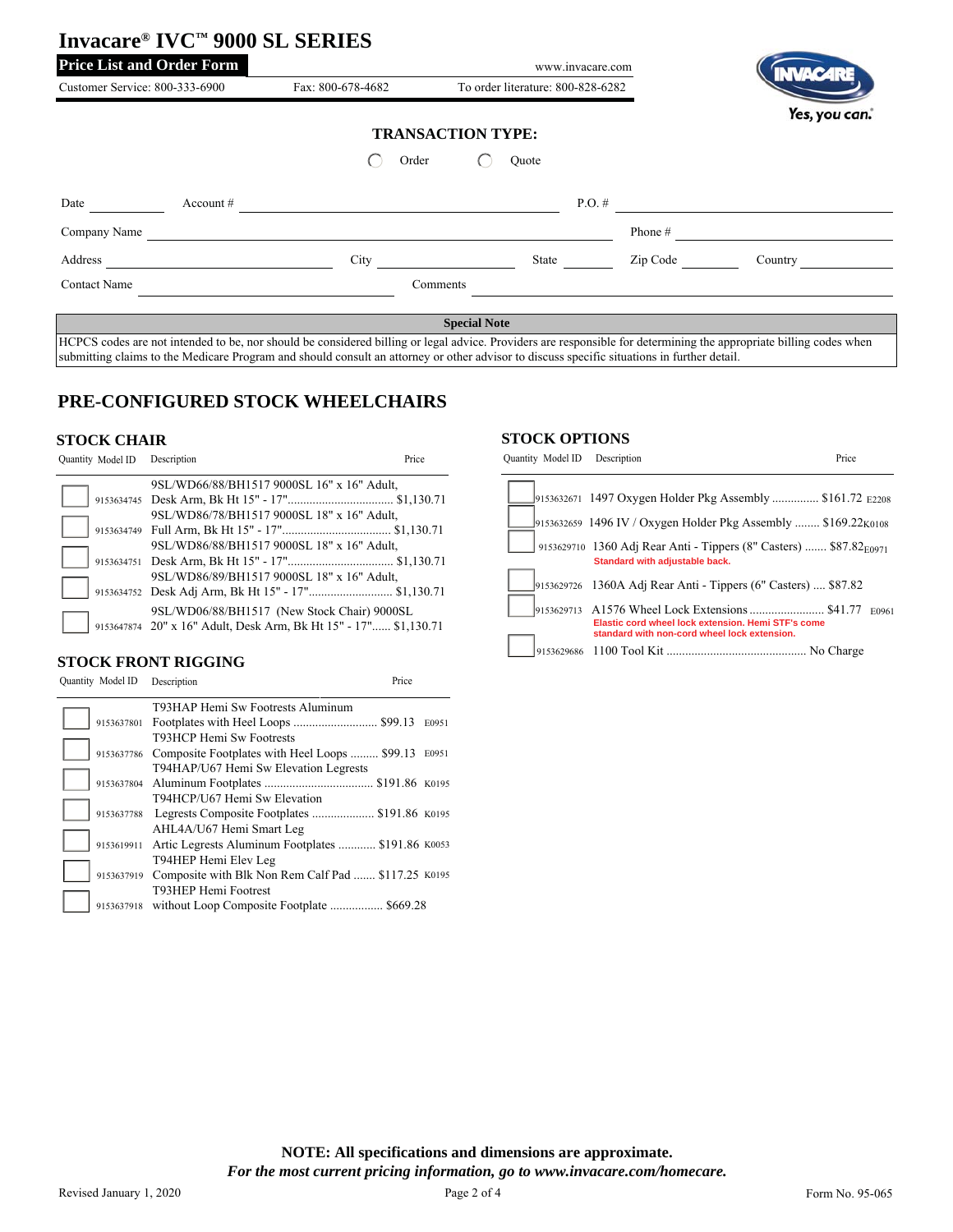## **FRAME AND SEAT SELECTIONS**

|  | $\bigcirc$ 9SL |  |  |  |  |
|--|----------------|--|--|--|--|
|--|----------------|--|--|--|--|

## **FRAME WIDTH AND DEPTH**

## **SEAT-TO-FLOOR HEIGHT**

| Based on 24" wheels and 8" casters. See seat-to-floor matrix. |  |
|---------------------------------------------------------------|--|
|                                                               |  |
|                                                               |  |

## **ARM AND BACK OPTIONS**

#### **ARM TYPE**

|                 | Fixed height arms are 10", adjustable height arms 10"-14".                                                                                   |       |
|-----------------|----------------------------------------------------------------------------------------------------------------------------------------------|-------|
| 19              | Flip-back conventional removable arm style, must choose                                                                                      | E0973 |
| $\binom{1}{29}$ | <b>ANGLE back.</b><br>Flip-back conventional removable arm style, must choose<br><b>ANGLE back.</b>                                          | E0973 |
| $\bigcirc$ 78   | Full Length Fixed Height Space - Saver  No Charge<br>Flip back non-removable arm style.                                                      | E0973 |
| 79              | Not available with adjustable angle back type.<br>Full Length Adj Height Space - Saver  \$134.95 E0973                                       |       |
|                 | Flip back non-removable arm style.<br>Not available with adjustable angle back type.                                                         |       |
| 88              | Desk Length Fixed Height Space - Saver  No Charge<br>Flip back non-removable arm style.                                                      | E0973 |
|                 | Not available with adjustable angle back type.                                                                                               |       |
| 89              | Desk Length Adj Height Space - Saver  \$134.95 E0973<br>Flip back non-removable arm style.<br>Not available with adjustable angle back type. |       |

### **BACK TYPE**

ANGLE Adjustable Angle Back with 10° Bend ............. \$107.10 K0108 **Not available with space - saver arms. Standard with anti - tippers. Adjustable height 15" - 19", factory set at 16".**

### **BACK HEIGHT**

| рден причит                                    |                                                                       |  |  |  |
|------------------------------------------------|-----------------------------------------------------------------------|--|--|--|
| Not available with adjustable angle back type. |                                                                       |  |  |  |
|                                                | BH1517 is factory set at 16" high. BH1719 is factory set at 18" high. |  |  |  |
|                                                |                                                                       |  |  |  |
|                                                | ◯ BH1719 Adjustable Back Height 17" - 19"  No Charge                  |  |  |  |

# **COLOR OPTIONS**

#### **FRAME FINISH**

| $\bigcirc$ 08P     |  |
|--------------------|--|
| $\overline{O}$ 24P |  |
| $\bigcap$ 34P      |  |
| O71P               |  |

## **UPHOLSTERY COLORS**

| $\bigcirc$ U240 |  |
|-----------------|--|
| $\bigcirc$ U67  |  |

## **WHEELS**

### **WHEEL OPTIONS**

| ◯ U1763BK 20" Composite Urethane Tires  \$121.02 A9900<br>Not available with urethane rear wheels. |  |
|----------------------------------------------------------------------------------------------------|--|
| ◯ U1764BK 22" Composite Urethane Tires  \$125.31 A9900                                             |  |
| C) 2244BK 24" Composite Pneumatic Tires  \$149.94 A9900                                            |  |
| ◯ 4244BK 24" Composite Pneumatic Flat Free Inserts  \$240.98 E2213                                 |  |
| ◯ U2244BK 24" Composite Urethane Treaded Tires  \$128.51                                           |  |
| ◯ U2222C 24" Composite Corded Urethane Tires  Standard                                             |  |

#### **WHEEL LOCKS**

| $\bigcirc$ 9690B | Pull To Lock Wheel Locks (Std on Hemi)  No Charge  |
|------------------|----------------------------------------------------|
| $O$ 9691B        | Push To Lock Wheel Locks (Std on Adult). No Charge |

## **HANDRIM OPTIONS**

| Not available with standard U2222C rear wheels. |          |
|-------------------------------------------------|----------|
| $\bigcap$ COM Composite Handrims                | Standard |

COM Composite Handrims .................................................. Standard **Only available with 24" rear wheels.**

## **CASTERS**

### **CASTER OPTIONS**

| $\bigcap$ AT902 | 6" Composite Urethane 3 Spoke No Charge                 |  |
|-----------------|---------------------------------------------------------|--|
| $\bigcap$ AT903 |                                                         |  |
| $\bigcap$ 1299  | 8" x 1" Solid Rubber Casters No Charge                  |  |
| $\bigcap$ 1292  |                                                         |  |
| $\bigcap$ 1492  | 8" x 1 1/4" Pneu with Flat Free Inserts  \$111.38 E2217 |  |

# **POSITIONING STRAP OPTIONS**

## **SEAT POSITIONING STRAPS**

| $\Box$ 1515 | Push Button Style Seat Positioning Strap  \$53.55 A9900    |  |
|-------------|------------------------------------------------------------|--|
|             | 1321BK Hoop and Loop Seat Positioning Strap  \$42.84 E0978 |  |

## **FRONT RIGGING OPTIONS**

## **FRONT RIGGINGS**

| $\bigcap$ AHL4A | Hemi Smartleg Artic Legrests Alum Ftplt  \$341.09        | K0053          |
|-----------------|----------------------------------------------------------|----------------|
| $\bigcap$ AHL4C | Hemi Smartleg Artic Lgrsts Comp Ftplt  \$341.09 K0053    |                |
| $\bigcap$ T93HA | Hemi Sw Ftrsts Alum. Ftplt with Heel Loops  \$99.13      | E0951          |
| $\bigcap$ T93HC | Hemi Sw Ftrsts Comp Ftplt with Heel Loops  \$99.13       | E0951          |
| $\bigcap$ T94HA | Hemi Sw Elev Legrests Alum Ftplt  \$191.86               | K0195<br>E0990 |
| $\bigcap$ T94HC | Hemi Sw Elev Legrests Comp Ftplt  \$191.86               | K0195<br>E0990 |
| $\bigcap$ T93HE | Hemi Footrest without Loop Comp Ftplt  \$69.28 A9900     |                |
| $\bigcap$ T94HE | Hemi Legrest Comp w/Blk Non Rem Calf Pad. \$117.25 A9900 |                |
|                 |                                                          |                |

## **FOOTPLATE OPTIONS**

|             | .                                              |       |
|-------------|------------------------------------------------|-------|
|             |                                                | K0041 |
| $\Box$ 1350 | Extra Large Aluminum Footplates  \$84.21 /EACH |       |

## **FOOTREST/LEGREST ACCESSORIES**

| $\Box$ 1820  |                                                          |  |
|--------------|----------------------------------------------------------|--|
|              | Not available with AHL4A or AHL4C Articulating Legrests. |  |
| $\Box$ 1346  |                                                          |  |
|              | Heel Loops are standard on Swingaway Footrests.          |  |
| $\Box$ L8689 |                                                          |  |